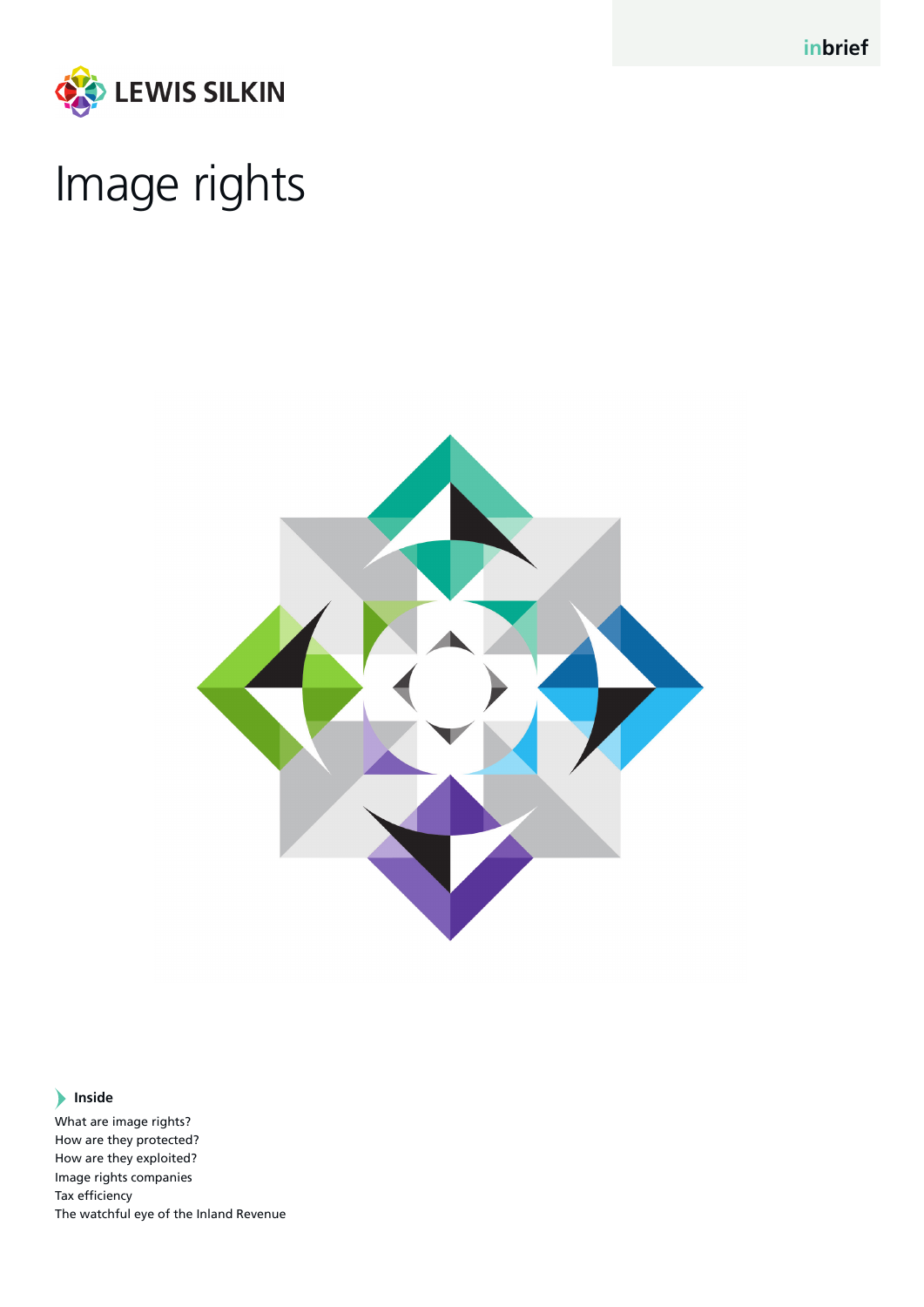

## **Introduction**

Famous sportspeople, entertainers and other celebrities derive substantial incomes from allowing themselves to be commercially associated with brands. It is big business, very big business, and because of this celebrities are faced with two very different problems. Firstly, how to stop brands from linking themselves with the celebrity without paying a licence fee. Secondly, how to avoid paying the taxman a sizeable chunk of that licence fee.

## **Passing off**

This cause of action is the closest the UK has to a personality right. To bring a successful action for passing off a celebrity must be able to demonstrate that:

- a) they have the requisite reputation amongst the UK public;
- b) a third party has made (or intends to make) use of their 'image rights' in a manner that is likely to lead the public to believe that the celebrity is, for example, endorsing a product; and
- c) the misrepresentation has caused or is likely to cause the celebrity harm (generally through the loss of the fee they would have charged).

In such circumstances the court will usually grant an injunction preventing further use and award the celebrity damages and recovery of their legal costs.

A textbook example of passing off occurred when Formula 1 driver Eddie Irvine brought an action against Talksport Radio. Talksport sourced a photo of Eddie Irvine listening to a mobile phone and altered it so that the phone was replaced with a Talksport branded radio pressed to his ear. This photo was then distributed by Talksport as part of a marketing campaign. Eddie Irvine successfully claimed that recipients would naturally assume he was endorsing the station and he recovered damages equivalent to what he would have charged had they approached him for permission.

#### **Trade marks**

Many celebrities register trade marks in order to try to prevent unwanted commercial exploitation. Trade marks that have been registered include celebrities' names, faces, catchphrases, nicknames and signatures - there is even a registration of the silhouette of Jonny Wilkinson in his distinct kicking stance!

## **Copyright**

Copyright protects original literary, dramatic and artistic works as well as certain rights in sound recordings, films, broadcasts and cable

programmes. It is of limited use since there is no copyright in a face or name and the copyright in a photograph belongs to the photographer, not the subject. It will however protect signatures and diaries.

## **Advertising Codes**

The advertising industry's self regulatory codes contain provisions that provide some protection against the unauthorised use of individuals in advertising without their consent. These can often represent a cost effective way of dealing with unauthorised use, particularly in broadcast advertising where such use of living people without their consent is generally prohibited.

## **Defamation**

The law of defamation does not prevent unauthorised use, it protects reputation. A celebrity may have a cause of action where the defendant's actions has meant that the celebrity has been 'lowered' in the estimation of reasonable, right thinking members of society, or the defendant has caused such persons to shun or avoid the celebrity. Given that most people will not think less of a celebrity for endorsing a product, this cause of action will be most appropriate where the celebrity is linked to a wholly inappropriate product. For example, many Muslim celebrities would be viewed as hypocrites if they appeared in alcohol advertising. Also, if a football player has an exclusive deal to appear in adverts for one sports clothing company and a rival company then features him without his consent, he would have an argument that the public would think that he is not honouring his contract.

## **Confidentiality/Privacy**

The high profile Douglas -v- Hello case has kept this area of law firmly in the spotlight for a number of years. This is likely to be of limited use unless the information, photographs or other recordings have been obtained improperly.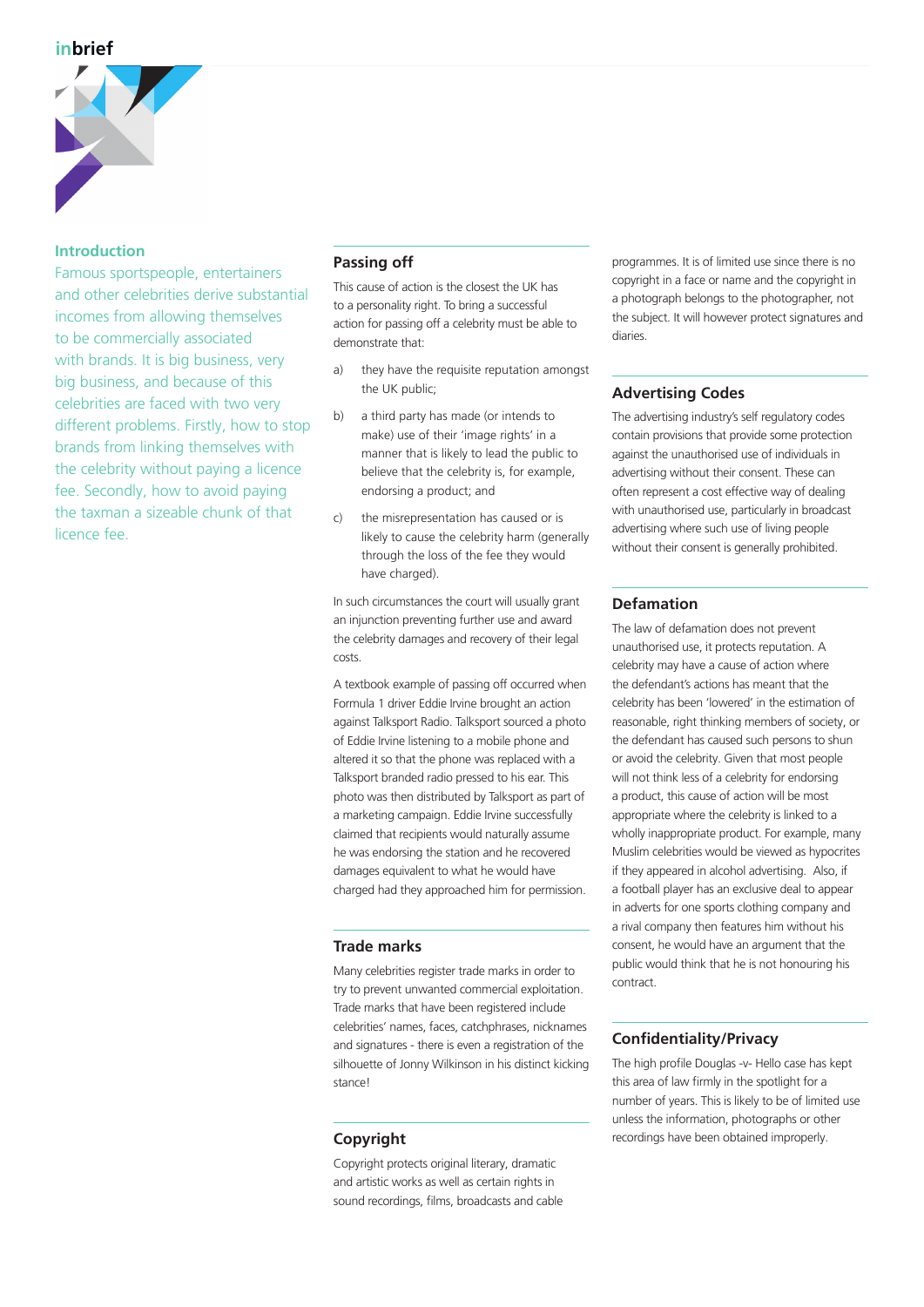

## **Data Protection**

Strange but true. The court's view in cases such as Naomi Campbell v MGN, where the newspaper printed a picture of the model outside an addiction clinic, was that a photograph of a person can constitute 'personal data' which can be 'processed' by its reproduction in a newspaper. There are many specific exceptions where processing is permitted, however these will not always apply when a celebrity is featured without consent.

Other possible angles to consider include the Human Rights Act 1998, which provides that "everyone has the right to respect for his private and family life, his home and his correspondence", the laws of malicious falsehood and under the Trade Descriptions Act 1968.

#### **Image rights structures**

Given the amounts earned, it is perhaps unsurprising that lawyers and accountants have dedicated much effort to finding the most tax efficient treatments for image rights related earnings.

The creation and exploitation of image rights vehicles is viewed by many as a complex field, combining legal contracts, tax wizardry and companies operating out of small islands enjoying sunnier climes than the UK. There is some truth in this, but the reality is that the appropriate treatment of image rights is important for the financial health of both players and clubs.

Given the upward pressure on salaries in many sports, and indeed a potential wage explosion should challenges to salary caps come to fruition, the tax breaks are likely to become increasingly attractive and image rights vehicles will therefore continue to grow in terms of financial relevance.

#### **Benefits for players**

Historically, the main driver for setting up image rights companies has come from players wishing to avoid National Insurance payments relating to both non-playing promotional work for their clubs and non-club promotional work. There are further benefits to be gained from those payments made to image rights companies being charged

at corporate tax rates rather than the higher rate of income tax paid by the vast majority of professional players, and also from being able to defer payment of that tax.

For the many non-domiciled players playing professional rugby in the UK, the benefits are even greater as payments made to off-shore image rights companies are capable of being completely exempt from UK tax.

#### **Benefits for clubs**

The obvious benefit to the club is that it may be able to avoid employer's NI in respect of the payment to the image rights company. Whilst some clubs have behaved reactively to individual image rights agreements when they have been proposed by a player, it is clear that clubs can derive a greater benefit from taking a concerted approach towards all their players' payment arrangements. There are a number of potential advantages from this approach. Firstly, it may be possible to negotiate a lower headline wage with a player if that player knows that he will in effect be better off due to a more advantageous tax treatment. Secondly, employer's NI payment savings across the team may be substantial.

## **Setting up Image Rights Companies**

There has been resistance to the use of image rights corporate structures due to their perceived complexity. However, once the structure has been carefully explained and examples worked through to show the financial benefits, then commercially astute clubs and players generally come to see these as important parts of their financial planning. An important consideration from a club's perspective is that once a club has been through the process once with a player, then it will be largely possible to recycle the same documentation for subsequent arrangements with relatively low levels of legal and tax advice.

The basic structure is that a player assigns his personality/image rights (this will include the player's name, likeness, image and relevant trade marks) to a dedicated image rights company. The image rights company then holds these rights and then licences them to the club, sponsors, or as

part of an endorsement or other rights deal.

If the player is UK resident and domiciled, and the image rights work relates to the UK, then the image rights company should be based in the UK. If the image rights company is based offshore then the Inland Revenue will treat the amounts due to the player for UK work as UK earnings and subject to income tax. However if the player is able to exploit his personality overseas then that portion of his earnings might be capable of being paid into an offshore structure.

Non-domiciled players benefit significantly from also being able to pay their UK image earnings into an offshore company.

From a practical perspective, setting these structures up is fairly straightforward and the companies are usually administered by a management company for a fee. The difficulty often lies in correctly assessing what proportion of a player's earnings can rightfully be deemed to be made in respect of a club's ability to use his image as opposed to payment for his actual on-field activities. An assessment that can be complicated by the fact that the proportion may change depending on whether the player wins or loses a place in the national team, drops out of the public spotlight through injury or conducts himself in a way that significantly damages his public image.

#### **Inland Revenue concerns**

The press takes great pleasure from running stories on the earnings of leading football players, and often infers that image rights structures are tax avoidance scams helping feed their insatiable appetite for fast cars and expensive bars. However it is common knowledge that the Inland Revenue has examined a number of image rights arrangements in order to determine whether the payments made to the image rights companies are legitimate, or whether they should properly be treated as an employee payment and subject to NI. The findings are consistent. Provided that they are properly structured the Inland Revenue considers these to be tax compliant.

The increased professionalism and commercialisation within both union and league mean that the protection of image rights and their tax efficient exploitation are going to remain